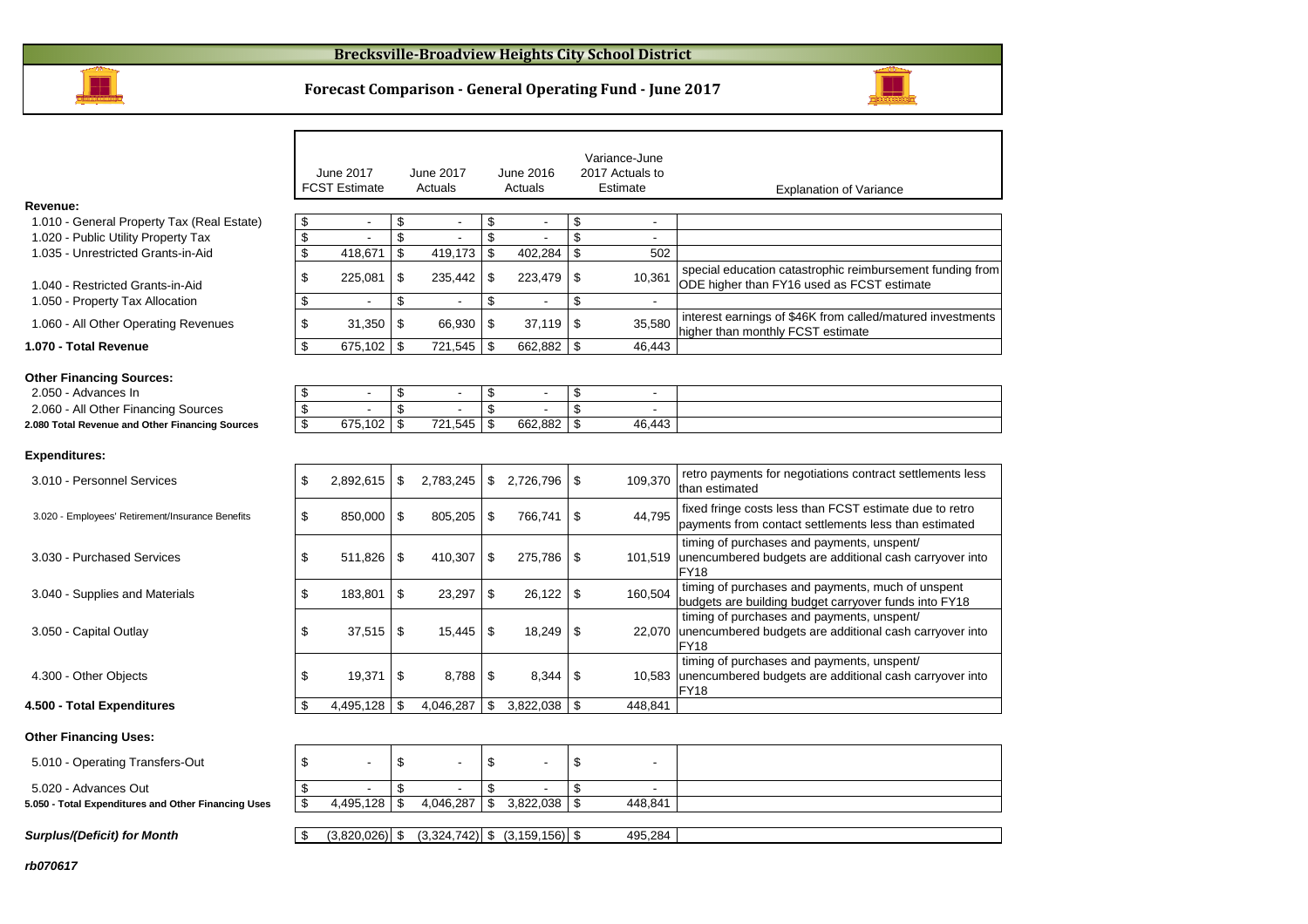### **Brecksville-Broadview Heights City School District**





|                                                     |                         |                          |                         |                     |     |                   |      | Variance-Current      |                                                                                                                                                      |
|-----------------------------------------------------|-------------------------|--------------------------|-------------------------|---------------------|-----|-------------------|------|-----------------------|------------------------------------------------------------------------------------------------------------------------------------------------------|
|                                                     |                         | <b>Current FYTD FCST</b> |                         | <b>Current FYTD</b> |     | Prior FYTD        |      | <b>FYTD Actual to</b> |                                                                                                                                                      |
|                                                     |                         | Estimate                 |                         | Actuals             |     | Actuals           |      | <b>FCST Estimate</b>  | <b>Explanation of Variance</b>                                                                                                                       |
| Revenue:                                            |                         |                          |                         |                     |     |                   |      |                       |                                                                                                                                                      |
| 1.010 - General Property Tax (Real Estate)          | \$                      | 31,691,660               | \$                      | 31,691,660          |     | \$30,676,014      | l \$ |                       |                                                                                                                                                      |
| 1.020 - Public Utility Property Tax                 | $\sqrt[6]{\frac{1}{2}}$ | 2,004,934                | \$                      | 2,004,934           | \$  | $1,977,429$ \$    |      | $\sim$                |                                                                                                                                                      |
| 1.035 - Unrestricted Grants-in-Aid                  | \$                      | 5,263,360                | \$                      | 5,265,240           | \$  | 5,225,126         | l \$ | 1.880                 |                                                                                                                                                      |
| 1.040 - Restricted Grants-in-Aid                    | \$                      | 235,612                  | \$                      | 246,218             | \$  | $228,149$ \$      |      | 10.606                | special education catastrophic reimbursement funding from<br>ODE higher than FY16 used as FCST estimate                                              |
| 1.050 - Property Tax Allocation                     | \$                      | 5,341,345                | \$                      | 5,341,367           | \$  | 5,559,586         | -\$  | 22                    |                                                                                                                                                      |
| 1.060 - All Other Operating Revenues                | \$                      | 1,849,592 \$             |                         | 1,949,041           |     | $$1,480,410$ \\$  |      |                       | interest earnings, ptp fees, medicaid reimbursements, and<br>99,449 special education tuition receipts for non-resident students<br>exceed estimates |
| 1.070 - Total Revenue                               | \$                      | 46,386,503               | \$                      | 46,498,460          |     | \$45,146,714      | -\$  | 111,957               |                                                                                                                                                      |
|                                                     |                         |                          |                         |                     |     |                   |      |                       |                                                                                                                                                      |
| <b>Other Financing Sources:</b>                     |                         |                          |                         |                     |     |                   |      |                       |                                                                                                                                                      |
| 2.050 - Advances In                                 | \$                      | 40,000                   | \$                      | 40,000              | -\$ | 40,000            | \$   |                       |                                                                                                                                                      |
| 2.060 - All Other Financing Sources                 | \$                      | 11,538                   | \$                      | 32,249              | \$  | 28,031            | \$   | 20,711                | unanticipated workers comp refund from group retro<br>program participation                                                                          |
| 2.080 Total Revenue and Other Financing Sources     | $\overline{\mathbf{s}}$ | 46,438,041               | $\overline{\mathbb{S}}$ | 46,570,709          |     | $$45,214,745$ \\$ |      | 132,668               |                                                                                                                                                      |
| <b>Expenditures:</b>                                |                         |                          |                         |                     |     |                   |      |                       |                                                                                                                                                      |
| 3.010 - Personnel Services                          | \$                      | 29,679,121               | \$                      | 29,498,832          |     | \$29,170,297      | \$   | 180,289               | retro payments for negotiations contract settlements less<br>than estimated                                                                          |
| 3.020 - Employees' Retirement/Insurance Benefits    | \$                      | 9,897,634                | \$                      | 9,822,240           |     | \$9,498,899       | - \$ | 75,394                | fixed fringe costs less than FCST estimate due to retro<br>payments from contact settlements less than estimated                                     |
| 3.030 - Purchased Services                          | \$                      | 4,361,115                | \$                      | 4,087,592           | \$  | 4,017,087         | \$   |                       | timing of purchases and payments, unspent/<br>273,523 unencumbered budgets are additional cash carryover into<br><b>FY18</b>                         |
| 3.040 - Supplies and Materials                      | \$                      | 988,859                  | \$                      | 788,982             | \$  | 841,976           | \$   | 199,877               | timing of purchases and payments, \$192K of unspent<br>budgets are building budget carryover funds into FY18                                         |
| 3.050 - Capital Outlay                              | \$                      | 131,763                  | \$                      | 106,458             | \$  | 108,602           | \$   |                       | timing of purchases and payments, unspent/<br>25,305 unencumbered budgets are additional cash carryover into<br><b>FY18</b>                          |
| 4.300 - Other Objects                               | \$                      |                          |                         | 714,008             | \$  | $685,633$   \$    |      |                       | timing of purchases and payments, unspent/<br>26,040 unencumbered budgets are additional cash carryover into<br><b>FY18</b>                          |
| 4.500 - Total Expenditures                          | \$                      | 45,798,540               | \$                      | 45,018,112          |     | \$44,322,494      | \$   | 780,428               |                                                                                                                                                      |
| <b>Other Financing Uses:</b>                        |                         |                          |                         |                     |     |                   |      |                       |                                                                                                                                                      |
| 5.010 - Operating Transfers-Out                     | \$                      | $304,343$ \$             |                         | 304,343             | -\$ | $308,310$ \ \$    |      | $\blacksquare$        |                                                                                                                                                      |
| 5.020 - Advances Out                                | $\overline{\mathbf{S}}$ | 40.000                   | $\mathfrak s$           | 40,000              | \$  | 40.000            | l \$ |                       |                                                                                                                                                      |
| 5.050 - Total Expenditures and Other Financing Uses | \$                      | 46,142,883               | $\sqrt[6]{\frac{1}{2}}$ | 45,362,455          |     | \$44,670,804      | \$   | 780,428               |                                                                                                                                                      |
| <b>Surplus/(Deficit) FYTD</b>                       | $\overline{\mathbf{3}}$ | $295,158$ \$             |                         | 1,208,254           | \$  | $543,941$ \$      |      | 913,096               |                                                                                                                                                      |

**rb070617**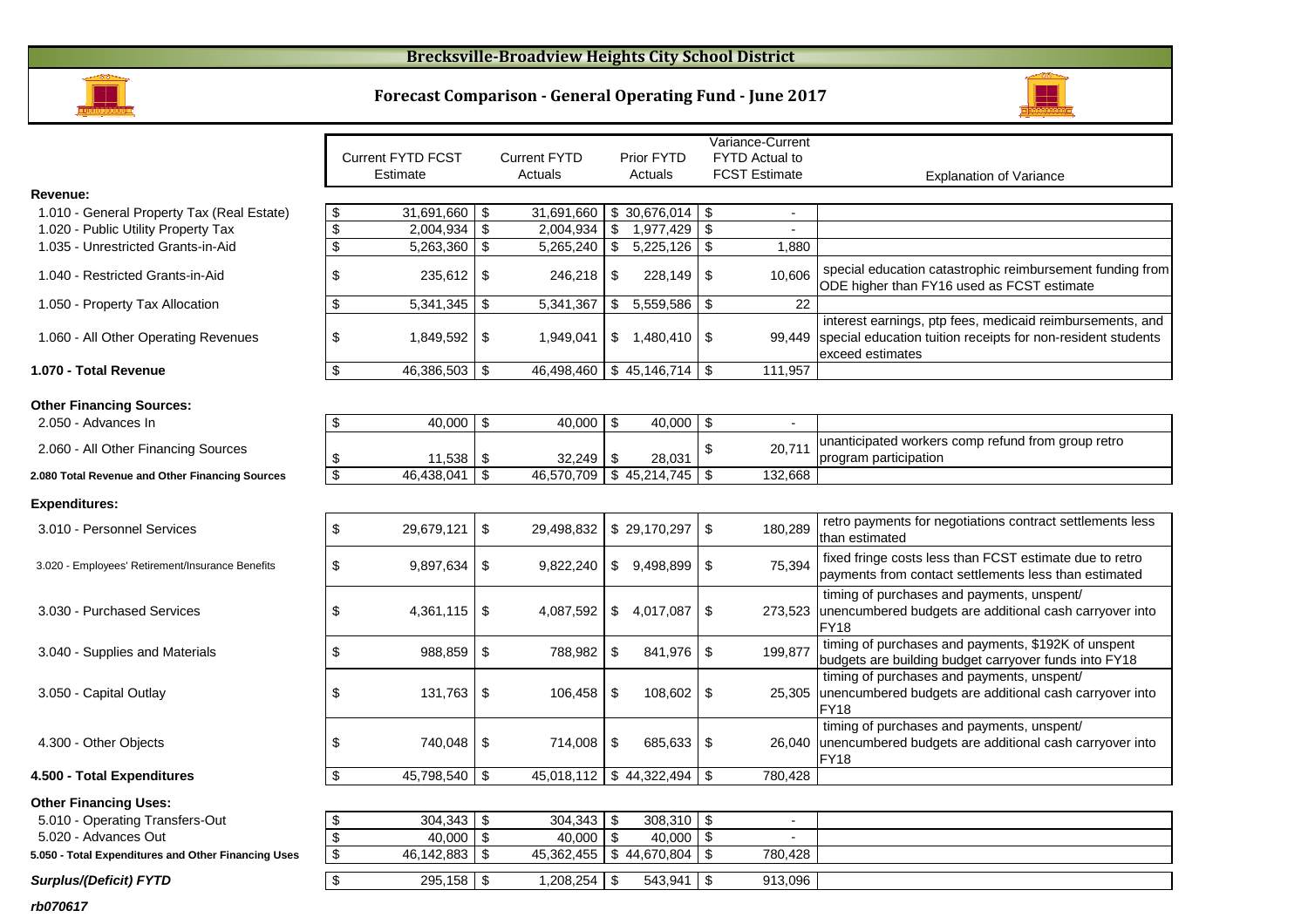|                 | <b>Brecksville-Broadview Heights City School District</b>                           |                      |           |              |                |                                                                     |                        |                              |                          |              |  |  |  |
|-----------------|-------------------------------------------------------------------------------------|----------------------|-----------|--------------|----------------|---------------------------------------------------------------------|------------------------|------------------------------|--------------------------|--------------|--|--|--|
|                 |                                                                                     |                      |           |              |                | <b>Revenue Analysis Report - General Operating Fund Only - FY17</b> |                        |                              |                          |              |  |  |  |
|                 |                                                                                     | <b>Local Revenue</b> |           |              | Federal        |                                                                     | <b>State Revenue</b>   |                              |                          |              |  |  |  |
| $2016 - 2017$   | <b>Taxes</b><br>Real                                                                | Personal             |           | <b>Other</b> |                | <b>Unrestricted</b><br>Grants-                                      | Property<br><b>Tax</b> | <b>Restricted</b><br>Grants- | Non-                     | <b>Total</b> |  |  |  |
|                 | <b>Estate</b>                                                                       | Property             | Interest  | Local        |                | in-Aid                                                              | <b>Allocation</b>      | in-Aid                       | Operating*               | Revenue      |  |  |  |
| July            | 9,502,000                                                                           |                      | 1,554     | 190,605      | 2,524          | 419,097                                                             |                        | 369                          | 270                      | 10,116,418   |  |  |  |
| <b>August</b>   | 4,920,041                                                                           | 872,487              | 32,101    | 273,195      | 135            | 519,017                                                             |                        | 365                          |                          | 6,617,341    |  |  |  |
| September       |                                                                                     | $\sim$               | 23,668    | 156,415      | 21,680         | 421,590                                                             | $\sim$                 | 362                          | $\sim$                   | 623,716      |  |  |  |
| <b>October</b>  |                                                                                     |                      | 10,156    | 56,913       |                | 432,339                                                             | 2,177,658              | 357                          | 6                        | 2,677,429    |  |  |  |
| <b>November</b> |                                                                                     |                      | 14,346    | 84,821       | $\blacksquare$ | 417,817                                                             |                        | 1,790                        | 4,830                    | 523,604      |  |  |  |
| <b>December</b> |                                                                                     |                      | 40,669    | 84,043       | 1,375          | 414,126                                                             |                        | 806                          | 40,000                   | 581,019      |  |  |  |
| <b>January</b>  | 3,806,000                                                                           |                      | 3,984     | 62,871       | 7,606          | 505,291                                                             |                        | 641                          | 4,432                    | 4,390,825    |  |  |  |
| <b>February</b> | 12,838,000                                                                          | $\blacksquare$       | 9,081     | 37,765       | 2,758          | 453,484                                                             | $\sim$                 | 2,479                        | 2,000                    | 13,345,568   |  |  |  |
| <b>March</b>    | 625,619                                                                             | 1,132,447            | 18,945    | 293,679      | 94,324         | 419,203                                                             |                        | 808                          |                          | 2,585,025    |  |  |  |
| <b>April</b>    |                                                                                     |                      | 4,655     | 50,753       | 36,072         | 424,054                                                             | 1,166,668              | 1,737                        |                          | 1,683,939    |  |  |  |
| May             |                                                                                     |                      | 32,998    | 106,737      | 125,681        | 420,049                                                             | 1,997,041              | 1,062                        | 20,711                   | 2,704,280    |  |  |  |
| June            |                                                                                     |                      | 45,673    | 15,222       | 6,035          | 419,173                                                             |                        | 235,442                      | $\overline{\phantom{a}}$ | 721,545      |  |  |  |
| <b>Totals</b>   | \$31,691,660                                                                        | \$2,004,934          | \$237,832 | \$1,413,019  | \$298,190      | \$5,265,240                                                         | \$5,341,367            | \$246,218                    | \$72,249                 | \$46,570,709 |  |  |  |
| % of Total      | 68.05%                                                                              | 4.31%                | 0.51%     | 3.03%        | 0.64%          | 11.31%                                                              | 11.47%                 | 0.53%                        | 0.16%                    |              |  |  |  |
|                 | *Non-Operating Revenue includes advances in, and refund of prior year expenditures. |                      |           |              |                |                                                                     |                        |                              |                          | rb070617     |  |  |  |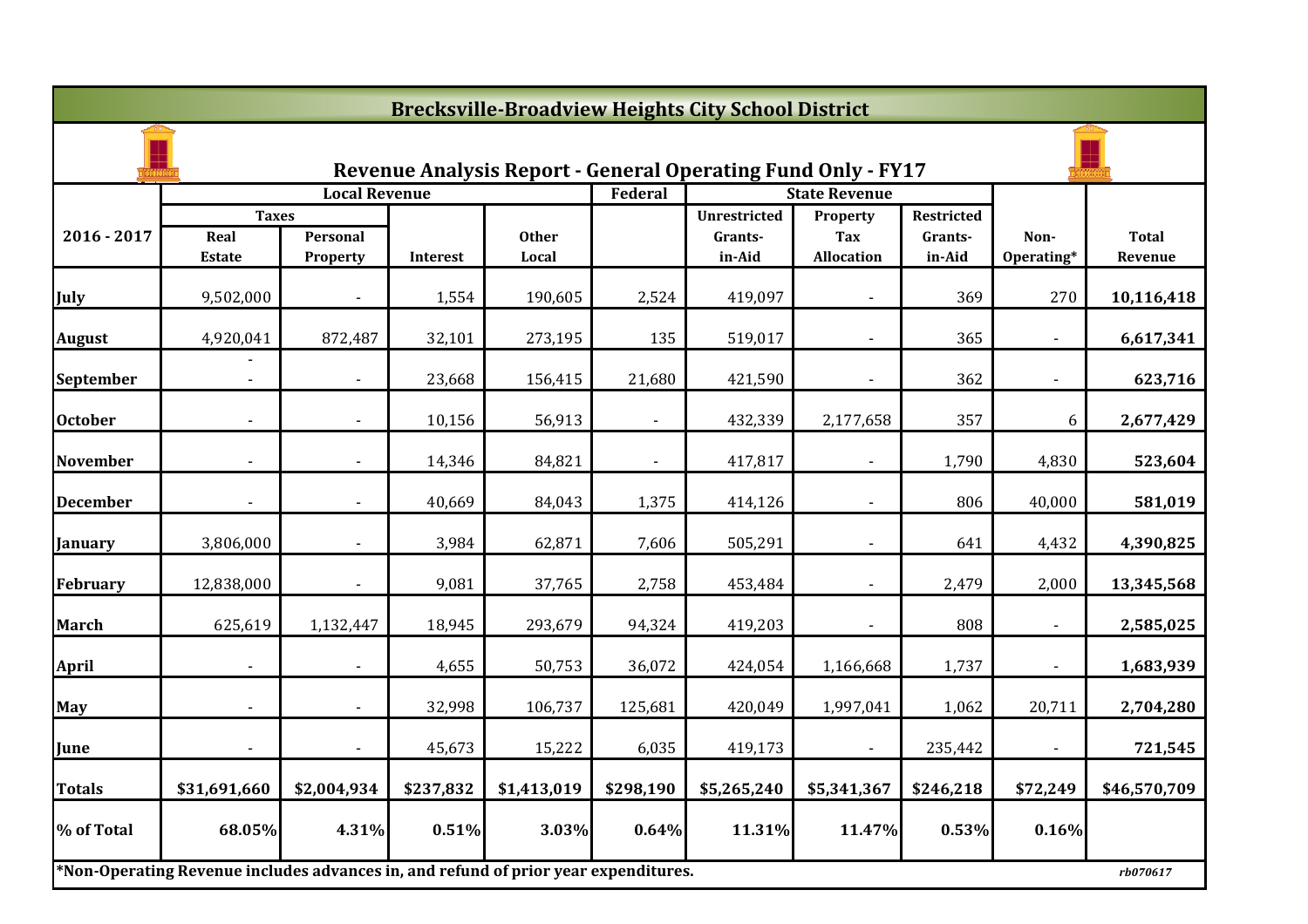|                | <b>Brecksville-Broadview Heights City School District</b>                                                                             |                 |                 |                 |           |                      |                          |                                 |  |  |  |  |
|----------------|---------------------------------------------------------------------------------------------------------------------------------------|-----------------|-----------------|-----------------|-----------|----------------------|--------------------------|---------------------------------|--|--|--|--|
|                | <b>Expenditure Analysis Report - General Operating Fund - FY17</b>                                                                    |                 |                 |                 |           |                      |                          |                                 |  |  |  |  |
| 2016-2017      | <b>Salaries</b>                                                                                                                       | <b>Benefits</b> | <b>Services</b> | <b>Supplies</b> | Equipment | Dues/<br><b>Fees</b> | Non-<br>Operating*       | <b>Total</b><br><b>Expenses</b> |  |  |  |  |
| July           | 2,725,518                                                                                                                             | 763,508         | 392,089         | 67,695          | 5,156     | 58,419               |                          | 4,012,385                       |  |  |  |  |
| August         | 1,833,007                                                                                                                             | 841,868         | 332,335         | 137,182         | 7,011     | 241,453              | 40,000                   | 3,432,856                       |  |  |  |  |
| September      | 2,191,845                                                                                                                             | 761,457         | 298,755         | 76,099          | 5,255     | 8,130                | $\overline{\phantom{a}}$ | 3,341,541                       |  |  |  |  |
| <b>October</b> | 2,311,200                                                                                                                             | 770,247         | 418,853         | 66,397          | 17,311    | 24,604               | $\overline{\phantom{a}}$ | 3,608,612                       |  |  |  |  |
| November       | 2,446,263                                                                                                                             | 806,843         | 324,177         | 56,520          | 11,436    | 6,313                | $\blacksquare$           | 3,651,552                       |  |  |  |  |
| December       | 3,403,067                                                                                                                             | 1,036,654       | 335,562         | 46,364          | 11,120    | 11,957               | 295,413                  | 5,140,137                       |  |  |  |  |
| January        | 2,347,538                                                                                                                             | 816,288         | 232,834         | 51,202          | 810       | 14,263               | 8,930                    | 3,471,865                       |  |  |  |  |
| February       | 2,242,754                                                                                                                             | 806,750         | 339,739         | 77,547          | 1,251     | 7,034                | $\overline{\phantom{a}}$ | 3,475,075                       |  |  |  |  |
| March          | 2,385,337                                                                                                                             | 821,828         | 323,009         | 52,030          | 8,278     | 302,736              | $\overline{\phantom{a}}$ | 3,893,218                       |  |  |  |  |
| April          | 2,429,351                                                                                                                             | 797,191         | 397,349         | 54,748          | 5,242     | 6,275                | $\overline{\phantom{a}}$ | 3,690,156                       |  |  |  |  |
| May            | 2,399,707                                                                                                                             | 794,401         | 282,583         | 79,901          | 18,143    | 24,036               | $\overline{\phantom{a}}$ | 3,598,771                       |  |  |  |  |
| June           | 2,783,245                                                                                                                             | 805,205         | 410,307         | 23,297          | 15,445    | 8,788                | $\blacksquare$           | 4,046,287                       |  |  |  |  |
| <b>TOTALS</b>  | \$29,498,832                                                                                                                          | \$9,822,240     | \$4,087,592     | \$788,982       | \$106,458 | \$714,008            | \$344,343                | \$45,362,455                    |  |  |  |  |
| % of Total     | 65.03%                                                                                                                                | 21.65%          | 9.01%           | 1.74%           | 0.23%     | 1.57%                | 0.76%                    |                                 |  |  |  |  |
|                | *Non-Operating expenses include advances and transfers out.<br>Operating Fund includes General Fund (001) only for FY2017<br>rb070617 |                 |                 |                 |           |                      |                          |                                 |  |  |  |  |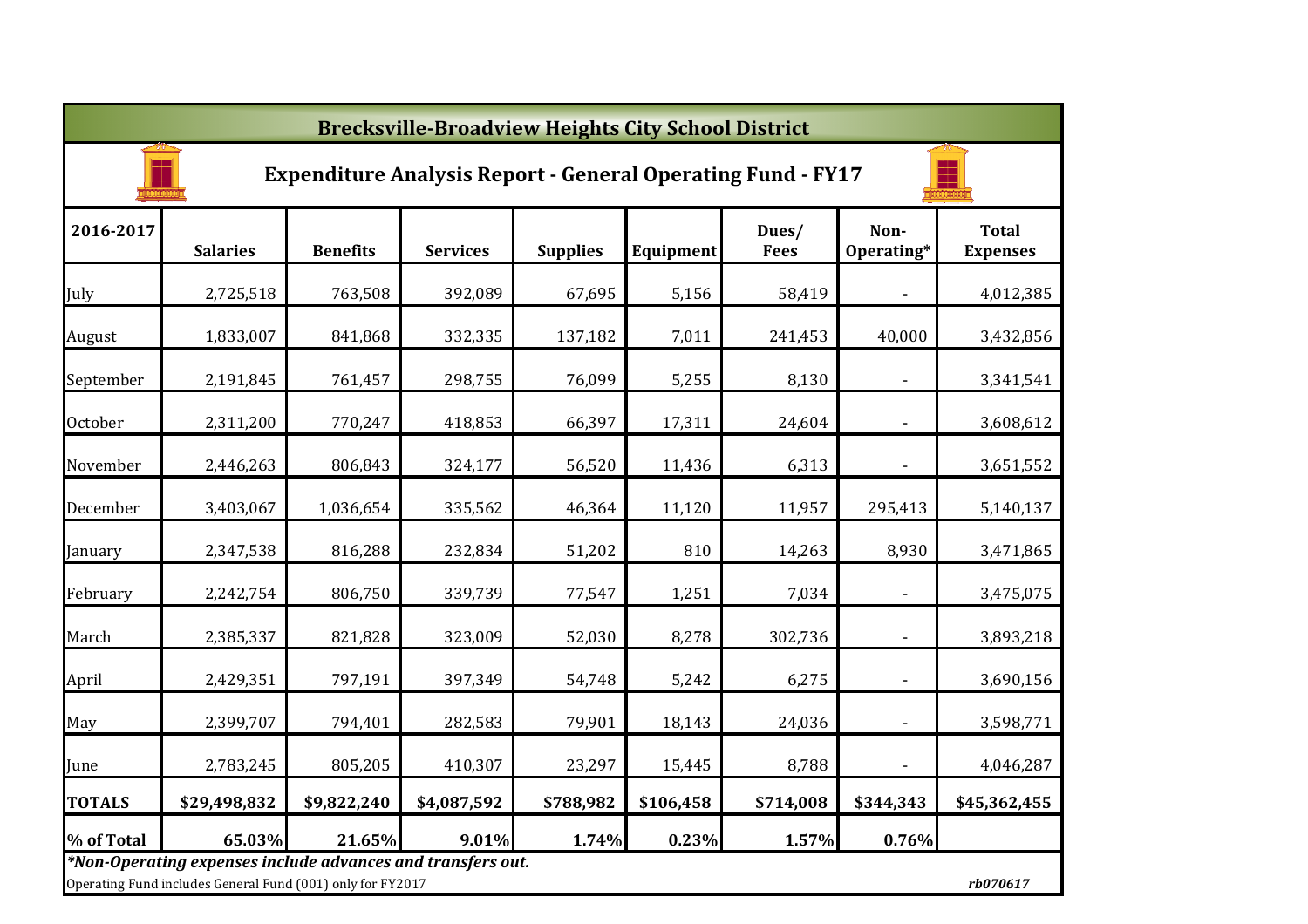|     | <b>Brecksville-Broadview Heights City School District</b> |                  |                 |                                      |                     |                     |                                  |                     |                     |  |  |  |
|-----|-----------------------------------------------------------|------------------|-----------------|--------------------------------------|---------------------|---------------------|----------------------------------|---------------------|---------------------|--|--|--|
|     |                                                           |                  |                 |                                      |                     |                     |                                  |                     |                     |  |  |  |
|     | June 30, 2017                                             |                  |                 |                                      |                     |                     | <b>FINSUMM Financial Summary</b> |                     |                     |  |  |  |
|     |                                                           |                  |                 | "where fine education is a heritage" |                     |                     |                                  |                     | rb070617            |  |  |  |
|     |                                                           | <b>Beginning</b> | Monthly         | <b>Fiscal Year</b>                   | Monthly             | <b>Fiscal Year</b>  | Current                          |                     | <b>Unencumbered</b> |  |  |  |
|     | <b>Fund Fund Name</b>                                     | <b>Balance</b>   | <b>Receipts</b> | <b>To Date</b>                       | <b>Expenditures</b> | <b>To Date</b>      | <b>Fund</b>                      | Current             | <b>Fund</b>         |  |  |  |
|     |                                                           | 7/1/2016         |                 | Receipts                             |                     | <b>Expenditures</b> | <b>Balance</b>                   | <b>Encumbrances</b> | <b>Balance</b>      |  |  |  |
| 001 | <b>General Fund</b>                                       | \$10,647,647.98  | \$721,544.39    | \$46,570,710.82                      | \$4,046,287.08      | \$45,362,451.66     | \$11,855,907.14                  | \$285,158.50        | \$11,570,748.64     |  |  |  |
| 002 | <b>Bond Retirement</b>                                    | \$3,461,042.53   | \$0.00          | \$2,843,929.49                       | \$0.00              | \$2,543,589.18      | 3,761,382.84                     | \$0.00              | 3,761,382.84        |  |  |  |
| 003 | Permanent Improvement                                     | \$1,243,535.08   | \$0.00          | \$1,780,177.46                       | \$7,997.72          | \$1,504,067.39      | 1,519,645.15                     | \$361,692.65        | 1,157,952.50        |  |  |  |
| 004 | <b>Building Fund</b>                                      | \$106,453.36     | \$0.00          | \$45,000.00                          | \$0.00              | \$0.00              | 151,453.36                       | \$0.00              | 151,453.36          |  |  |  |
| 006 | <b>Food Service</b>                                       | \$291,202.79     | \$49,491.95     | \$1,391,807.76                       | \$110,140.60        | \$1,367,343.80      | 315,666.75                       | \$0.00              | 315,666.75          |  |  |  |
| 007 | Special Trust                                             | \$90,053.62      | \$41,054.55     | \$113,643.26                         | \$76.00             | \$73,419.73         | 130,277.15                       | \$0.00              | 130,277.15          |  |  |  |
| 009 | <b>Uniform Supplies</b>                                   | \$146,246.59     | \$6,869.80      | \$278,651.21                         | \$7,799.13          | \$259,892.56        | 165,005.24                       | \$0.00              | 165,005.24          |  |  |  |
| 014 | Rotary - Internal Services                                | \$163,696.28     | \$10,060.11     | \$379,917.40                         | \$38,147.79         | \$392,015.11        | 151,598.57                       | \$1,225.00          | 150,373.57          |  |  |  |
| 018 | <b>Public School Support</b>                              | \$152,259.61     | \$8,287.85      | \$86,743.79                          | \$2,700.80          | \$93,759.45         | 145,243.95                       | \$3,217.78          | 142,026.17          |  |  |  |
| 019 | Other Grants                                              | \$213,676.78     | \$12,370.63     | \$147,640.06                         | \$19,502.05         | \$192,309.40        | 169,007.44                       | \$7,280.42          | 161,727.02          |  |  |  |
| 020 | Child Care Fund                                           | \$165,409.01     | \$65,165.75     | \$541,076.25                         | \$50,592.95         | \$478,971.56        | 227,513.70                       | \$4,046.22          | 223,467.48          |  |  |  |
| 022 | <b>Unclaimed Funds</b>                                    | \$211,000.00     | \$0.00          | $($ \$69,000.00)                     | \$0.00              | \$0.00              | 142,000.00                       | \$0.00              | 142,000.00          |  |  |  |
| 200 | <b>Student Managed Funds</b>                              | \$131,152.96     | ( \$608.54]     | \$293,603.04                         | \$9,237.94          | \$278,150.89        | 146,605.11                       | \$912.50            | 145,692.61          |  |  |  |
| 300 | <b>District Managed Funds</b>                             | \$230,776.98     | \$61,646.79     | \$514,203.13                         | \$67,257.88         | \$509,661.29        | 235,318.82                       | \$13,303.75         | 222,015.07          |  |  |  |
| 401 | <b>Auxiliary Services</b>                                 | \$93,243.62      | \$106.70        | \$325,518.91                         | \$47,187.96         | \$375,096.08        | 43,666.45                        | \$43,380.70         | 285.75              |  |  |  |
| 451 | OneNet (Data Communication)                               | \$0.00           | \$0.00          | \$10,800.00                          | \$0.00              | \$10,800.00         | 0.00                             | \$0.00              | 0.00                |  |  |  |
| 499 | Miscellaneous State Grants                                | $(*9,628.69)$    | \$0.00          | \$83,915.09                          | \$1,566.51          | \$72,732.26         | 1,554.14                         | \$13,000.00         | (11, 445.86)        |  |  |  |
| 516 | <b>IDEA-B</b>                                             | (\$13,970.45)    | \$250,975.34    | \$791,219.27                         | \$40,585.62         | \$742,040.70        | 35,208.12                        | \$36,698.00         | (1,489.88)          |  |  |  |
| 551 | Title III - Limited English Proficiency                   | \$0.00           | \$1,456.24      | \$19,000.72                          | \$1,138.73          | \$19,000.72         | 0.00                             | \$0.00              | 0.00                |  |  |  |
| 572 | Title I - Disadvantaged Children                          | (\$17,212.31)    | \$86,610.58     | \$305,376.80                         | \$42,747.55         | \$297,262.59        | (9,098.10)                       | \$0.00              | (9,098.10)          |  |  |  |
| 587 | Preschool                                                 | \$0.00           | \$4,638.90      | \$21,019.55                          | \$924.77            | \$21,019.55         | 0.00                             | \$0.00              | 0.00                |  |  |  |
| 590 | Title II-A - Improving Teacher Quality                    | \$14.87          | \$21,580.15     | \$69,883.57                          | \$3,512.98          | \$69,823.77         | 74.67                            | \$0.00              | 74.67               |  |  |  |
| 599 | Miscellaneous Federal Grants                              | \$0.00           | \$26,007.04     | \$63,841.17                          | \$13,404.86         | \$71,633.06         | (7,791.89)                       | \$571.28            | (8,363.17)          |  |  |  |
|     |                                                           |                  |                 |                                      |                     |                     |                                  |                     |                     |  |  |  |
|     | <b>Grand Totals (ALL Funds)</b>                           | \$17,306,600.61  | \$1,367,258.23  | \$56,608,678.75                      | \$4,510,808.92      | \$54,735,040.75     | \$19,180,238.61                  | \$770,486.80        | \$18,409,751.81     |  |  |  |
|     |                                                           |                  |                 |                                      |                     |                     |                                  |                     |                     |  |  |  |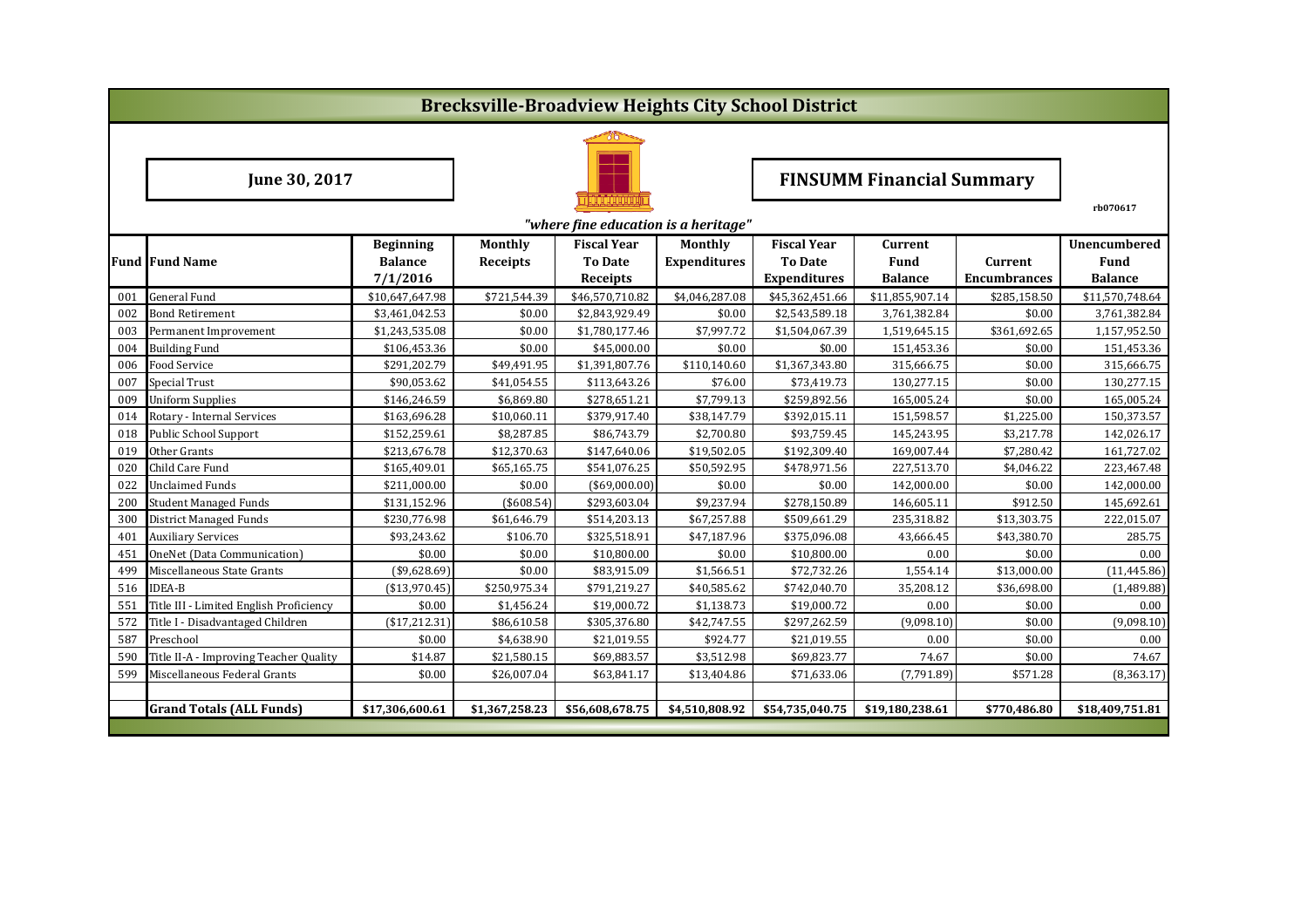#### *Brecksville-Broadview Heights Board of Education*



# *Approved Funds for 2016/2017*



|          | This report is a listing of all grant funds authorized and received throughout the 2016/2017 fiscal year. |                   |                   |              |                 |
|----------|-----------------------------------------------------------------------------------------------------------|-------------------|-------------------|--------------|-----------------|
|          |                                                                                                           | <b>Authorized</b> | Non-Public        | Monthly      | Amount          |
| Fund     | <b>Description</b>                                                                                        | <b>Amount</b>     | <b>Authorized</b> | Amount       | Received        |
|          |                                                                                                           |                   | Amount            | Received     | Project-To-Date |
|          | <b>State Grants</b>                                                                                       |                   |                   |              |                 |
|          | 451/9017 Network Connectivity Subsidy                                                                     | \$10,800.00       | \$0.00            | \$0.00       | \$10,800.00     |
|          |                                                                                                           |                   |                   |              |                 |
|          | 499/9017 BWC Special Education Equipment                                                                  | \$19,915.09       | \$0.00            | \$0.00       | \$19,915.09     |
|          | <b>Auxiliary Services</b>                                                                                 |                   |                   |              |                 |
|          | 401/9017 Assumption                                                                                       | \$157,723.02      | \$157,723.02      | \$0.00       | \$157,723.02    |
|          | 401/9117 Lawrence School                                                                                  | \$158,585.37      | \$158,585.37      | \$0.00       | \$158,585.37    |
|          | 401/9217 South Suburban Mont.                                                                             | \$100,877.75      | \$100,877.75      | \$0.00       | \$100,877.75    |
|          |                                                                                                           |                   |                   |              |                 |
|          | <b>CAPA</b>                                                                                               |                   |                   |              |                 |
|          | Ohio Dept. of Health Youth Tobacco                                                                        |                   |                   |              |                 |
| 499/9016 | <b>Reduction Use</b>                                                                                      | \$50,000.00       | \$0.00            | \$0.00       | \$50,000.00     |
|          |                                                                                                           |                   |                   |              |                 |
|          | Ohio Dept. of Health Tobacco Use Prevention                                                               |                   |                   |              |                 |
| 499/9117 | and Cessation                                                                                             | \$80,000.00       | \$0.00            | \$0.00       | \$30,000.00     |
|          |                                                                                                           |                   |                   |              |                 |
|          | <b>Total State Funds</b>                                                                                  | \$497,901.23      | \$417,186.14      | \$0.00       | \$527,901.23    |
|          |                                                                                                           |                   |                   |              |                 |
|          | <b>Federal Grants</b>                                                                                     |                   |                   |              |                 |
|          | 516/9016 IDEA-B Special Education FY16                                                                    | \$728,523.07      | \$7,396.17        | \$0.00       | \$728,523.07    |
|          | 516/9017 IDEA-B Special Education FY17                                                                    | \$755,929.66      | \$10,355.20       | \$250,975.34 | \$740,129.06    |
|          | 551/9016 Title III Limited English Proficiency FY16                                                       | \$16,222.77       | \$0.00            | \$0.00       | \$16,222.77     |
|          | 551/9017 Title III Limited English Proficiency FY17                                                       | \$19,000.72       | \$0.00            | \$1,456.24   | \$19,000.72     |
|          |                                                                                                           |                   |                   |              |                 |
|          | 572/9016 Title I FY16                                                                                     | \$287,027.94      | \$4,546.78        | \$0.00       | \$281,951.55    |
|          | 572/9017 Title I FY17                                                                                     | \$316,609.70      | \$3,211.50        | \$86,610.58  | \$254,921.34    |
|          |                                                                                                           |                   |                   |              |                 |
|          | 587/9016 Preschool Special Education FY16                                                                 | \$20,192.98       | \$0.00            | \$0.00       | \$20,192.98     |
|          | 587/9017 Preschool Special Education FY17                                                                 | \$21,019.55       | \$0.00            | \$4,638.90   | \$21,019.55     |
|          |                                                                                                           |                   |                   |              |                 |
|          | 590/9016 Title II-A Improving Teacher Quality FY16                                                        | \$60,082.04       | \$4,026.26        | \$0.00       | \$60,082.04     |
|          | 590/9017 Title II-A Improving Teacher Quality FY17                                                        | \$58,709.77       | \$427.11          | \$21,580.15  | \$58,564.26     |
|          |                                                                                                           |                   |                   |              |                 |
|          | 599/9017 CAPA Drug-Free Communities FY17 (Yr.1)                                                           | \$125,000.00      | \$0.00            | \$26,007.04  | \$63,841.27     |
|          | 599/9917 Breakfast - Food Services                                                                        | \$3,000.00        | \$0.00            | \$0.00       | \$0.00          |
|          |                                                                                                           |                   |                   |              |                 |
|          | <b>Total Federal Funds</b>                                                                                | \$2,411,318.20    | \$29,963.02       | \$391,268.25 | \$2,264,448.61  |
|          |                                                                                                           |                   |                   |              |                 |
| rb070617 |                                                                                                           |                   |                   |              |                 |
|          |                                                                                                           |                   |                   |              |                 |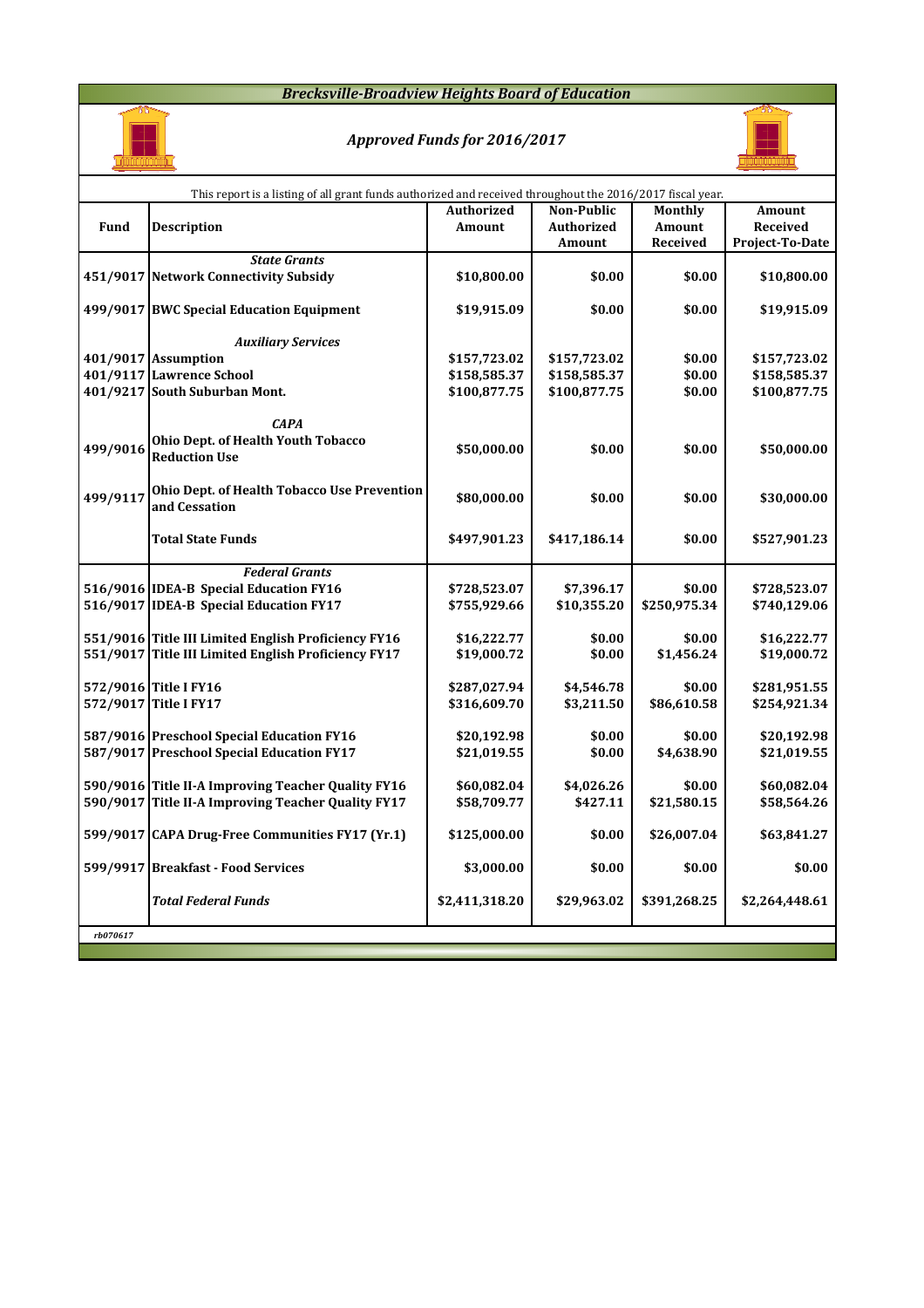*Brecksville-Broadview Heights Board of Education*

# *Record of Advances for 2016/2017*



*as of 06/30/17*

|                                                            |                                       |             |                |                             |             |                 | $(15 \text{ V}) \text{ V}$ |  |  |
|------------------------------------------------------------|---------------------------------------|-------------|----------------|-----------------------------|-------------|-----------------|----------------------------|--|--|
|                                                            |                                       |             |                | INITIAL ADVANCE INFORMATION |             |                 | <b>ADVANCE RETURN</b>      |  |  |
| <b>Date</b>                                                | <b>Board</b>                          | <b>FROM</b> | T <sub>0</sub> | <b>Fund</b>                 |             | <b>Date</b>     |                            |  |  |
| Approved                                                   | <b>Resolution</b>                     | <b>Fund</b> | <b>Fund</b>    | <b>Name</b>                 | Amount      | <b>Returned</b> | <b>Amount</b>              |  |  |
| 8/25/2016                                                  |                                       | 001         | 009            | Uniform School<br>Supplies  | \$40,000.00 | 12/13/2016      | \$40,000.00                |  |  |
|                                                            |                                       |             |                |                             |             |                 |                            |  |  |
|                                                            |                                       |             |                |                             |             |                 |                            |  |  |
|                                                            |                                       |             |                |                             |             |                 |                            |  |  |
|                                                            |                                       |             |                |                             |             |                 |                            |  |  |
|                                                            |                                       |             |                |                             |             |                 |                            |  |  |
| \$40,000.00<br>\$40,000.00<br>TOTAL Advances for 2016-2017 |                                       |             |                |                             |             |                 |                            |  |  |
|                                                            | \$0.00<br><b>Advances Outstanding</b> |             |                |                             |             |                 |                            |  |  |
| rb070617                                                   |                                       |             |                |                             |             |                 |                            |  |  |
|                                                            |                                       |             |                |                             |             |                 |                            |  |  |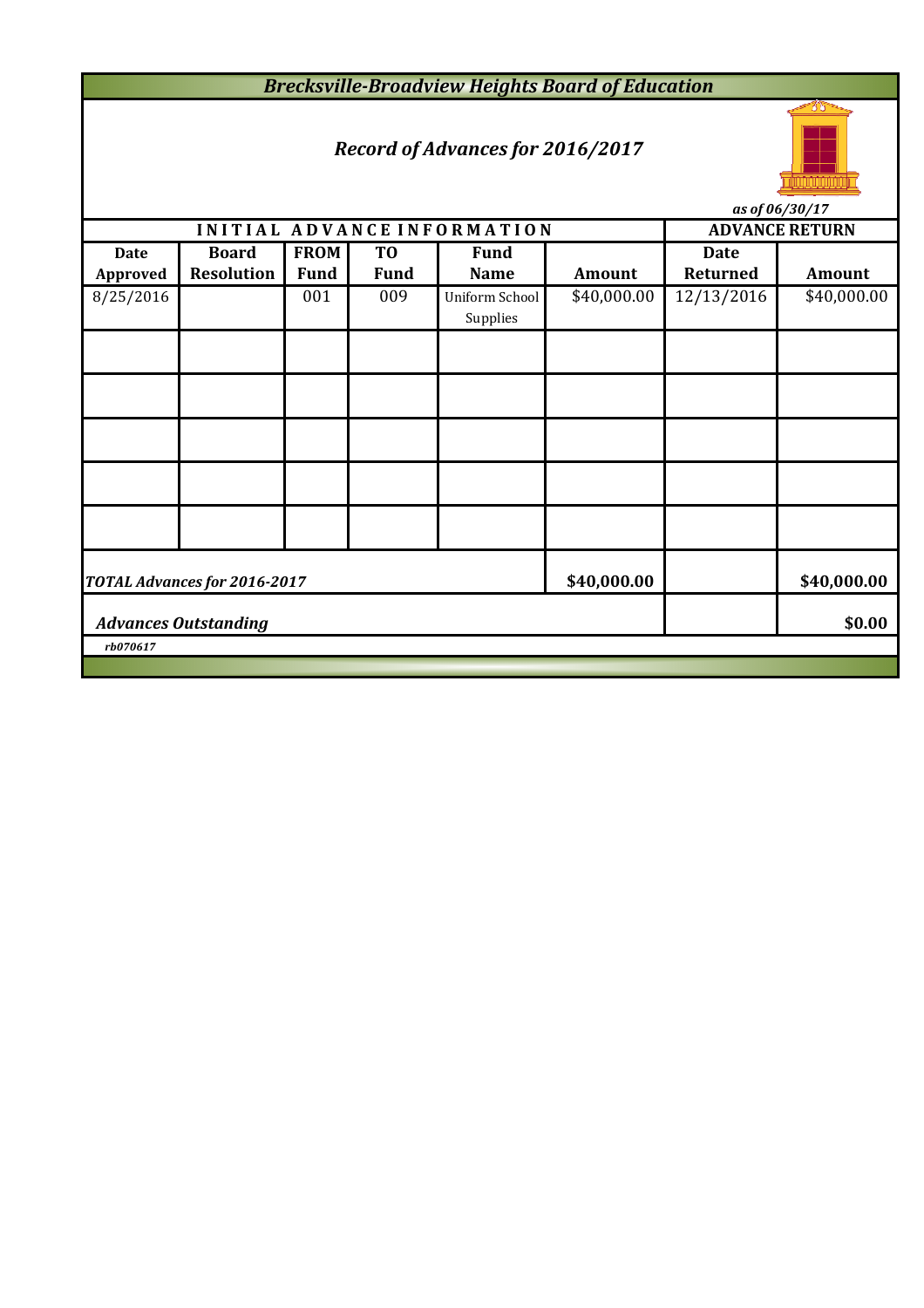|                                                       | <b>Brecksville-Broadview Heights City School District</b> |                        |                     |
|-------------------------------------------------------|-----------------------------------------------------------|------------------------|---------------------|
|                                                       | <b>Cash Reconciliation</b>                                |                        |                     |
|                                                       | June 30, 2017                                             |                        |                     |
| <b>FINSUM Balance</b>                                 |                                                           |                        | \$<br>19,180,238.61 |
| <b>Bank Balance:</b>                                  |                                                           |                        |                     |
| Citizens Bank - General                               |                                                           | \$<br>3,196,877.06     |                     |
| <b>Investments:</b>                                   |                                                           |                        |                     |
| <b>STAR Ohio</b>                                      | 1,903.35                                                  |                        |                     |
| Meeder Investment Management                          | 11,116,330.17                                             |                        |                     |
| First Federal                                         | 5,025,191.14                                              | \$<br>16, 143, 424. 66 |                     |
| <b>Petty Cash:</b>                                    |                                                           |                        |                     |
| Chippewa                                              | 100.00                                                    |                        |                     |
| <b>Highland Drive</b>                                 | 100.00                                                    |                        |                     |
| Hilton                                                | 100.00                                                    |                        |                     |
| <b>Central School</b>                                 | 100.00                                                    |                        |                     |
| Middle School                                         | 150.00                                                    |                        |                     |
| <b>Student Activity</b>                               | 300.00                                                    |                        |                     |
| <b>High School</b>                                    | 150.00                                                    |                        |                     |
| Transportation                                        | 150.00                                                    |                        |                     |
| <b>Board Office</b>                                   | 150.00                                                    |                        |                     |
| Beekeepers                                            | 150.00                                                    |                        |                     |
| <b>Change Fund:</b>                                   |                                                           | \$<br>1,450.00         |                     |
| Middle School Athletics                               |                                                           |                        |                     |
| Middle School Concessions                             |                                                           |                        |                     |
| <b>High School Athletics</b>                          |                                                           |                        |                     |
| <b>Food Services</b>                                  |                                                           |                        |                     |
|                                                       |                                                           | \$                     |                     |
| Less: Outstanding Checks-Charter One General          |                                                           | \$<br>(165, 334.23)    |                     |
| <b>Outstanding Deposits/Other Adjustments:</b>        |                                                           |                        |                     |
| Payroll in Transit to General Acct. for payroll voids | 3,821.12                                                  |                        |                     |
|                                                       |                                                           |                        |                     |
|                                                       |                                                           |                        |                     |
|                                                       |                                                           | \$<br>3,821.12         |                     |
| <b>Bank Balance</b>                                   |                                                           |                        | \$<br>19,180,238.61 |
| <b>Variance</b>                                       |                                                           |                        | \$                  |
| rb070617                                              |                                                           |                        |                     |
|                                                       |                                                           |                        |                     |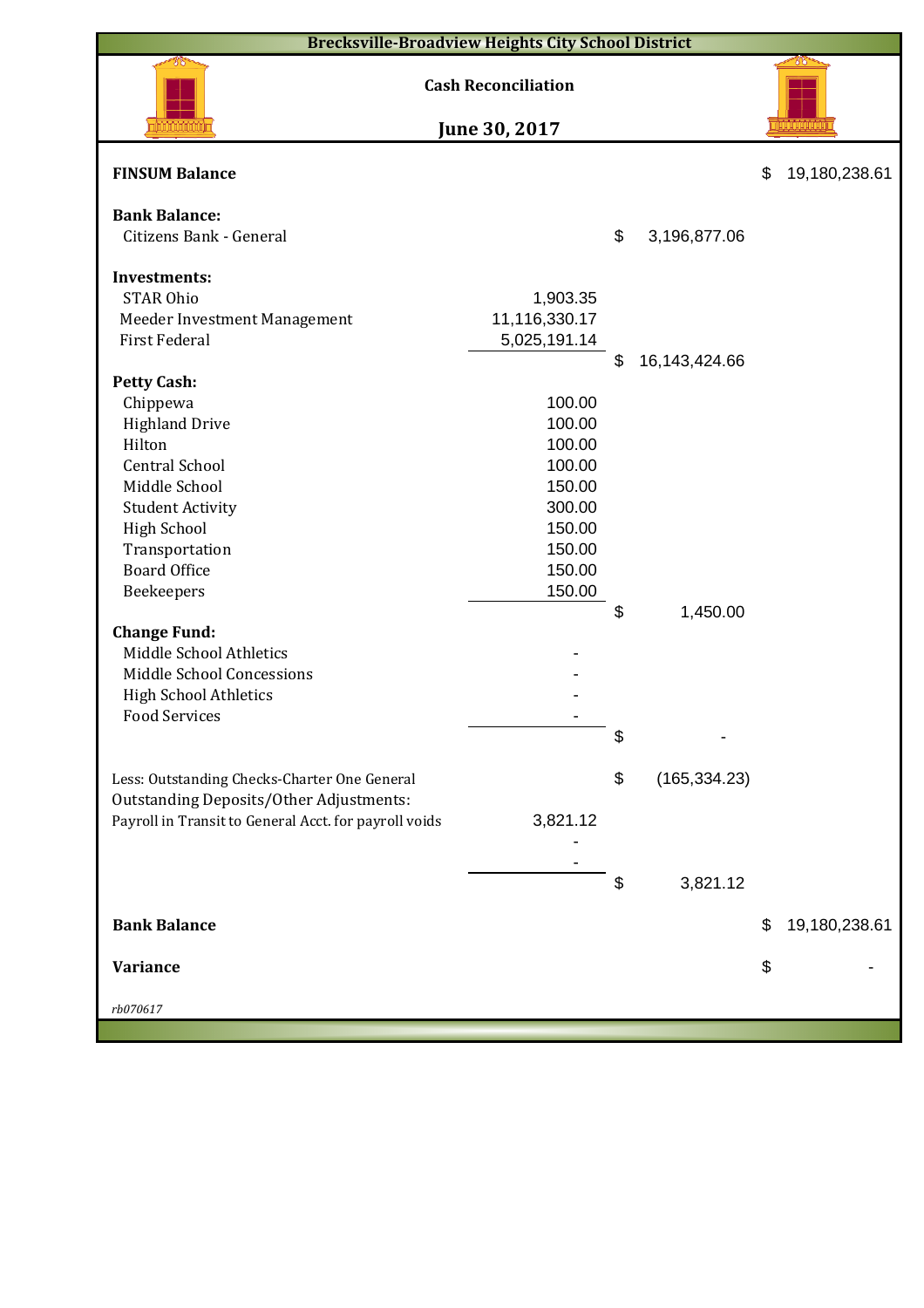|               | <b>Brecksville-Broadview Heights City School District</b> |                             |                                                     |                           |                                              |                                                    |                                |                                               |                                   |  |  |
|---------------|-----------------------------------------------------------|-----------------------------|-----------------------------------------------------|---------------------------|----------------------------------------------|----------------------------------------------------|--------------------------------|-----------------------------------------------|-----------------------------------|--|--|
|               |                                                           |                             |                                                     |                           |                                              |                                                    |                                |                                               |                                   |  |  |
|               | June 30, 2017                                             |                             |                                                     |                           |                                              |                                                    | <b>Appropriation Summary</b>   |                                               |                                   |  |  |
|               |                                                           |                             |                                                     |                           |                                              |                                                    |                                | rb070617                                      |                                   |  |  |
|               | "where fine education is a heritage"                      |                             |                                                     |                           |                                              |                                                    |                                |                                               |                                   |  |  |
| <b>Fund</b>   |                                                           | <b>FYTD</b><br>Appropriated | <b>Prior FY</b><br>Carryover<br><b>Encumbrances</b> | <b>FYTD</b><br>Expendable | <b>FYTD</b><br>Actual<br><b>Expenditures</b> | <b>MTD</b><br><b>Actual</b><br><b>Expenditures</b> | Current<br><b>Encumbrances</b> | <b>FYTD</b><br>Unencumbered<br><b>Balance</b> | <b>FYTD</b><br>Percent<br>Exp/Enc |  |  |
| 001           | <b>General Fund</b>                                       | \$46,141,469.20             | \$464,977.40                                        | \$46,606,446.60           | \$45,362,451.66                              | \$4,046,287.08                                     | \$285,158.50                   | 958,836.44                                    | 97.94%                            |  |  |
| 002           | <b>Bond Retirement</b>                                    | \$3,012,889.00              | \$0.00                                              | 3,012,889.00              | \$2,543,589.18                               | \$0.00                                             | \$0.00                         | 469,299.82                                    | 84.42%                            |  |  |
| 003           | Permanent Improvement                                     | \$2,080,134.75              | \$366,053.75                                        | 2,446,188.50              | \$1,504,067.39                               | \$7,997.72                                         | \$361,692.65                   | 580,428.46                                    | 76.27%                            |  |  |
| 004           | <b>Building Fund</b>                                      | \$0.00                      | \$0.00                                              | 0.00                      | \$0.00                                       | \$0.00                                             | \$0.00                         | 0.00                                          | #DIV/0!                           |  |  |
| 006           | Food Service                                              | \$1,641,100.00              | \$3,724.58                                          | 1,644,824.58              | \$1,367,343.80                               | \$110,140.60                                       | \$0.00                         | 277,480.78                                    | 83.13%                            |  |  |
| 007           | <b>Special Trust</b>                                      | \$82,402.00                 | \$0.00                                              | 82,402.00                 | \$73,419.73                                  | \$76.00                                            | \$0.00                         | 8,982.27                                      | 89.10%                            |  |  |
| 009           | <b>Uniform Supplies</b>                                   | \$261,247.00                | \$492.91                                            | 261,739.91                | \$259,892.56                                 | \$7,799.13                                         | \$0.00                         | 1,847.35                                      | 99.29%                            |  |  |
| 014           | Rotary - Internal Services                                | \$445,661.00                | \$182.52                                            | 445,843.52                | \$392,015.11                                 | \$38,147.79                                        | \$1,225.00                     | 52,603.41                                     | 88.20%                            |  |  |
| 018           | <b>Public School Support</b>                              | \$151,449.00                | \$30.75                                             | 151,479.75                | \$93,759.45                                  | \$2,700.80                                         | \$3,217.78                     | 54,502.52                                     | 64.02%                            |  |  |
| 019           | Other Grants                                              | \$287,177.24                | \$2,257.15                                          | 289,434.39                | \$192,309.40                                 | \$19,502.05                                        | \$7,280.42                     | 89,844.57                                     | 68.96%                            |  |  |
| 020           | Child Care Fund                                           | \$495,167.00                | \$5,499.93                                          | 500,666.93                | \$478,971.56                                 | \$50,592.95                                        | \$4,046.22                     | 17,649.15                                     | 96.47%                            |  |  |
| 022           | <b>Unclaimed Funds</b>                                    | \$0.00                      | \$0.00                                              | 0.00                      | \$0.00                                       | \$0.00                                             | \$0.00                         | 0.00                                          | 0.00%                             |  |  |
| 200           | <b>Student Managed Funds</b>                              | \$362,766.00                | \$3,942.35                                          | 366,708.35                | \$278,150.89                                 | \$9,237.94                                         | \$912.50                       | 87,644.96                                     | 76.10%                            |  |  |
| 300           | <b>District Managed Funds</b>                             | \$566,920.77                | \$32,471.38                                         | 599,392.15                | \$509,661.29                                 | \$67,257.88                                        | \$13,303.75                    | 76,427.11                                     | 87.25%                            |  |  |
| 401           | <b>Auxiliary Services</b>                                 | \$418,392.69                | \$263.14                                            | 418,655.83                | \$375,096.08                                 | \$47,187.96                                        | \$43,380.70                    | 179.05                                        | 99.96%                            |  |  |
| 451           | OneNet (Data Communication)                               | \$10,800.00                 | \$0.00                                              | 10,800.00                 | \$10,800.00                                  | \$0.00                                             | \$0.00                         | 0.00                                          | 100.00%                           |  |  |
| 499           | Miscellaneous State Grants                                | \$117,500.80                | \$6,785.60                                          | 124,286.40                | \$72,732.26                                  | \$1,566.51                                         | \$13,000.00                    | 38,554.14                                     | 68.98%                            |  |  |
| 516           | <b>IDEA-B</b>                                             | \$764,945.42                | \$28,104.00                                         | 793,049.42                | \$742,040.70                                 | \$40,585.62                                        | \$36,698.00                    | 14,310.72                                     | 98.20%                            |  |  |
| 551           | Title III - Limited English Proficiency                   | \$19,000.72                 | \$0.00                                              | 19,000.72                 | \$19,000.72                                  | \$1,138.73                                         | \$0.00                         | 0.00                                          | 100.00%                           |  |  |
| 572           | Title I - Disadvantaged Children                          | \$346,647.12                | \$3,205.73                                          | 349,852.85                | \$297,262.59                                 | \$42,747.55                                        | \$0.00                         | 52,590.26                                     | 84.97%                            |  |  |
| 587           | Preschool                                                 | \$21,019.55                 | \$0.00                                              | 21,019.55                 | \$21,019.55                                  | \$924.77                                           | \$0.00                         | 0.00                                          | 100.00%                           |  |  |
| 590           | Title II-A - Improving Teacher Quality                    | \$70,043.95                 | \$0.00                                              | 70,043.95                 | \$69,823.77                                  | \$3,512.98                                         | \$0.00                         | 220.18                                        | 99.69%                            |  |  |
| 599           | Miscellaneous Federal Grants                              | \$127,858.25                | \$0.00                                              | 127,858.25                | \$71,633.06                                  | \$13,404.86                                        | \$571.28                       | 55,653.91                                     | 56.47%                            |  |  |
| <b>Totals</b> |                                                           | \$57,424,591.46             | \$917,991.19                                        | \$58,342,582.65           | \$54,735,040.75                              | \$4,510,808.92                                     | \$770,486.80                   | \$2,837,055.10                                | 95.14%                            |  |  |